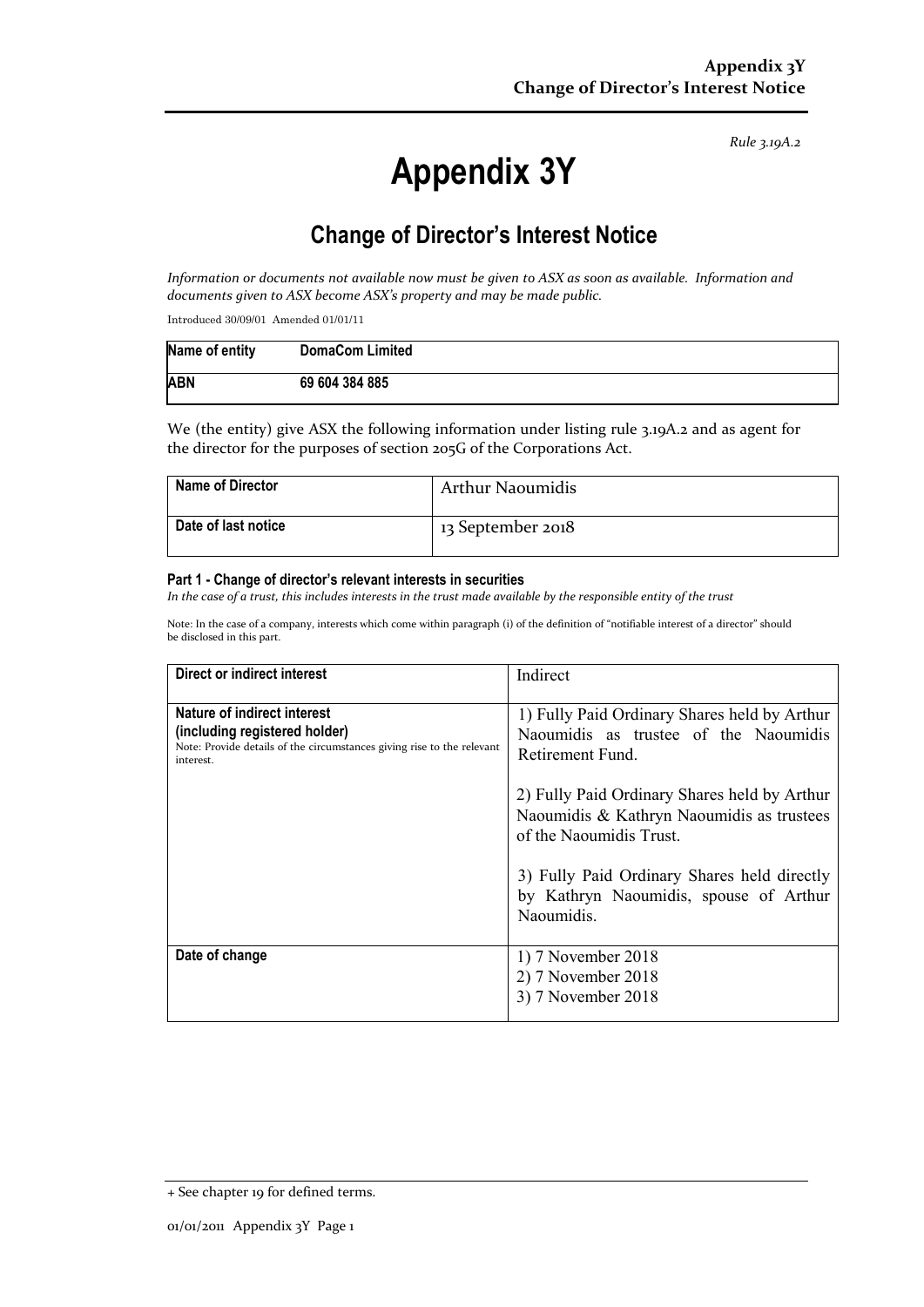| No. of securities held prior to change                                                                       | 553,371 Fully Paid Ordinary Shares ASX<br>Escrowed 24 months from quotation held by<br>Naoumidis<br>Arthur<br>of the<br>as<br>trustee<br>Naoumidis Retirement Fund.<br>107,056 Fully Paid Ordinary Shares held by |
|--------------------------------------------------------------------------------------------------------------|-------------------------------------------------------------------------------------------------------------------------------------------------------------------------------------------------------------------|
|                                                                                                              | Arthur Naoumidis & Kathryn Naoumidis as<br>trustees of the Naoumidis Retirement Fund.                                                                                                                             |
|                                                                                                              | 546,277 Fully Paid Ordinary Shares held by<br>Arthur Naoumidis & Kathryn Naoumidis as<br>trustees of the Naoumidis Trust.                                                                                         |
|                                                                                                              | 17,706,619 Fully Paid Ordinary Shares ASX<br>Escrowed 24 months from quotation held by<br>Arthur Naoumidis & Kathryn Naoumidis as<br>trustees of the Naoumidis Trust.                                             |
|                                                                                                              | 31,234 Fully Paid Ordinary Shares ASX<br>Escrowed 24 Months from Quotation held<br>directly by Kathryn Naoumidis, spouse of<br>Arthur Naoumidis.                                                                  |
|                                                                                                              | 76,467 Fully Paid Ordinary Shares held<br>directly by Kathryn Naoumidis, spouse of<br>Arthur Naoumidis.                                                                                                           |
|                                                                                                              | 592,681 Fully Paid Ordinary Shares held<br>directly by Arthur Naoumidis                                                                                                                                           |
| <b>Class</b>                                                                                                 | Fully Paid Ordinary Shares                                                                                                                                                                                        |
| Number acquired                                                                                              | 1) 553,371 Fully Paid Ordinary Shares held<br>by Arthur Naoumidis as trustee of the<br>Naoumidis Retirement Fund.                                                                                                 |
|                                                                                                              | 2) 17,706,619 Fully Paid Ordinary Shares<br>held by Arthur Naoumidis & Kathryn<br>Naoumidis as trustees of the Naoumidis<br>Trust.                                                                                |
|                                                                                                              | 3) 31,234 Fully Paid Ordinary Shares held<br>directly by Kathryn Naoumidis, spouse of<br>Arthur Naoumidis.                                                                                                        |
| Number disposed                                                                                              | N/A                                                                                                                                                                                                               |
| <b>Value/Consideration</b><br>Note: If consideration is non-cash, provide details and estimated<br>valuation | N/A                                                                                                                                                                                                               |

<sup>+</sup> See chapter 19 for defined terms.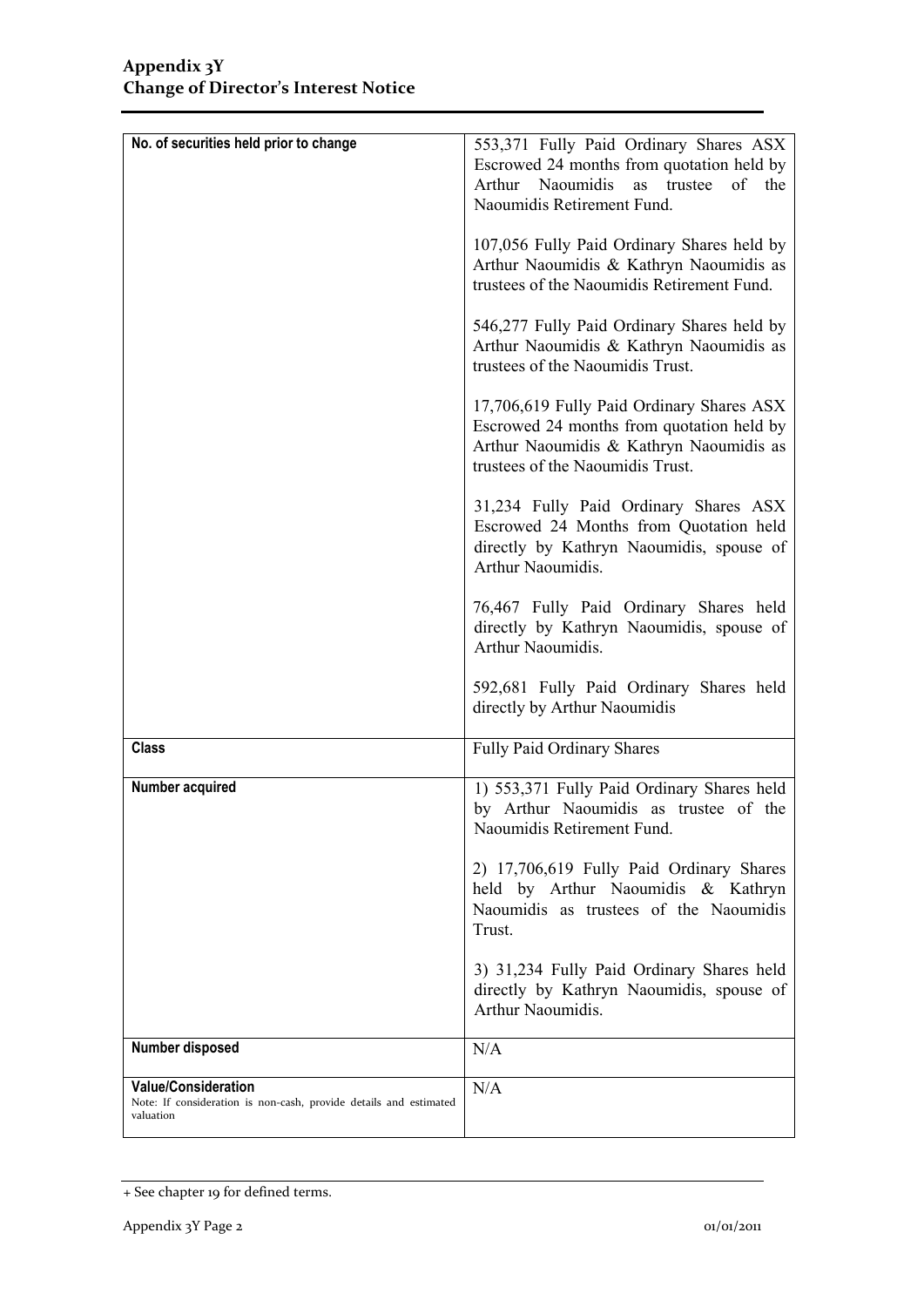| No. of securities held after change                                                                                                                                        | 660,427 Fully Paid Ordinary Shares held by<br>Arthur Naoumidis & Kathryn Naoumidis as<br>trustees of the Naoumidis Retirement Fund.<br>18,252,896 Fully Paid Ordinary Shares held<br>by Arthur Naoumidis & Kathryn Naoumidis<br>as trustees of the Naoumidis Trust.<br>107,701 Fully Paid Ordinary Shares held<br>directly by Kathryn Naoumidis, spouse of<br>Arthur Naoumidis.<br>592,681 Fully Paid Ordinary Shares held<br>directly by Arthur Naoumidis |
|----------------------------------------------------------------------------------------------------------------------------------------------------------------------------|------------------------------------------------------------------------------------------------------------------------------------------------------------------------------------------------------------------------------------------------------------------------------------------------------------------------------------------------------------------------------------------------------------------------------------------------------------|
| Nature of change<br>Example: on-market trade, off-market trade, exercise of options,<br>issue of securities under dividend reinvestment plan, participation in<br>buy-back | 1) Release from ASX Escrow in place for 24<br>Months from initial quotation. This period of<br>24 months has now passed.<br>2) Release from ASX Escrow in place for 24<br>Months from initial quotation. This period of<br>24 months has now passed.<br>3) Release from ASX Escrow in place for 24<br>Months from initial quotation. This period of<br>24 months has now passed.                                                                           |

### **Part 2 – Change of director's interests in contracts**

Note: In the case of a company, interests which come within paragraph (ii) of the definition of "notifiable interest of a director" should be disclosed in this part.

| <b>Detail of contract</b>                           | N/A |
|-----------------------------------------------------|-----|
| <b>Nature of interest</b>                           | N/A |
| Name of registered holder<br>(if issued securities) | N/A |

<sup>+</sup> See chapter 19 for defined terms.